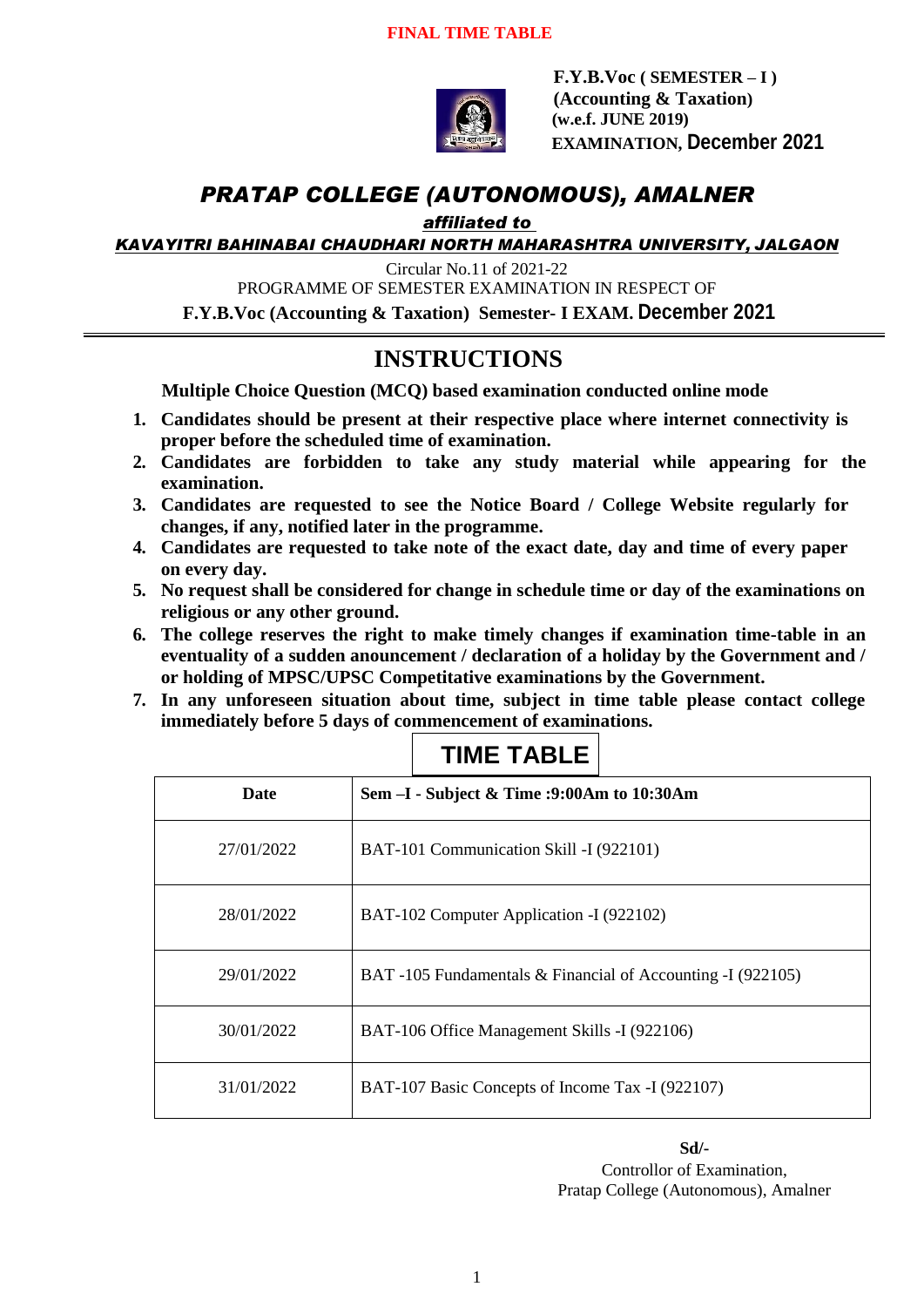

 **F.Y.B.Voc ( SEMESTER – I ) (Food Processing & Technology) (w.e.f. JUNE 2019) EXAMINATION, December 2021**

# *PRATAP COLLEGE (AUTONOMOUS), AMALNER*

*affiliated to* 

*KAVAYITRI BAHINABAI CHAUDHARI NORTH MAHARASHTRA UNIVERSITY, JALGAON*

Circular No.11 of 2021-22

PROGRAMME OF SEMESTER EXAMINATION IN RESPECT OF

**F.Y.B.Voc (Food Processing & Technology) Semester- I Exam. December 2021**

### **INSTRUCTIONS**

**Multiple Choice Question (MCQ) based examination conducted online mode**

- **1. Candidates should be present at their respective place where internet connectivity is proper before the scheduled time of examination.**
- **2. Candidates are forbidden to take any study material while appearing for the examination.**
- **3. Candidates are requested to see the Notice Board / College Website regularly for changes, if any, notified later in the programme.**
- **4. Candidates are requested to take note of the exact date, day and time of every paper on every day.**
- **5. No request shall be considered for change in schedule time or day of the examinations on religious or any other ground.**
- **6. The college reserves the right to make timely changes if examination time-table in an eventuality of a sudden anouncement / declaration of a holiday by the Government and / or holding of MPSC/UPSC Competitative examinations by the Government.**
- **7. In any unforeseen situation about time, subject in time table please contact college immediately before 5 days of commencement of examinations.**

| <b>Date</b> | Sem -I - Subject & Time : 9:00Am to 10:30Am           |
|-------------|-------------------------------------------------------|
| 27/01/2022  | FPT-101 Communication Skill -I (913101)               |
| 28/01/2022  | FPT-102 Computer Application -I (913102)              |
| 29/01/2022  | FPT -105 Bakery and Confectionery Technology (913105) |
| 30/01/2022  | FPT-106 Food Science & Nutrition (913106)             |
| 31/01/2022  | FPT-107 Food Chemistry (913107)                       |

## **TIME TABLE**

**Sd/-** Controllor of Examination, Pratap College (Autonomous), Amalner